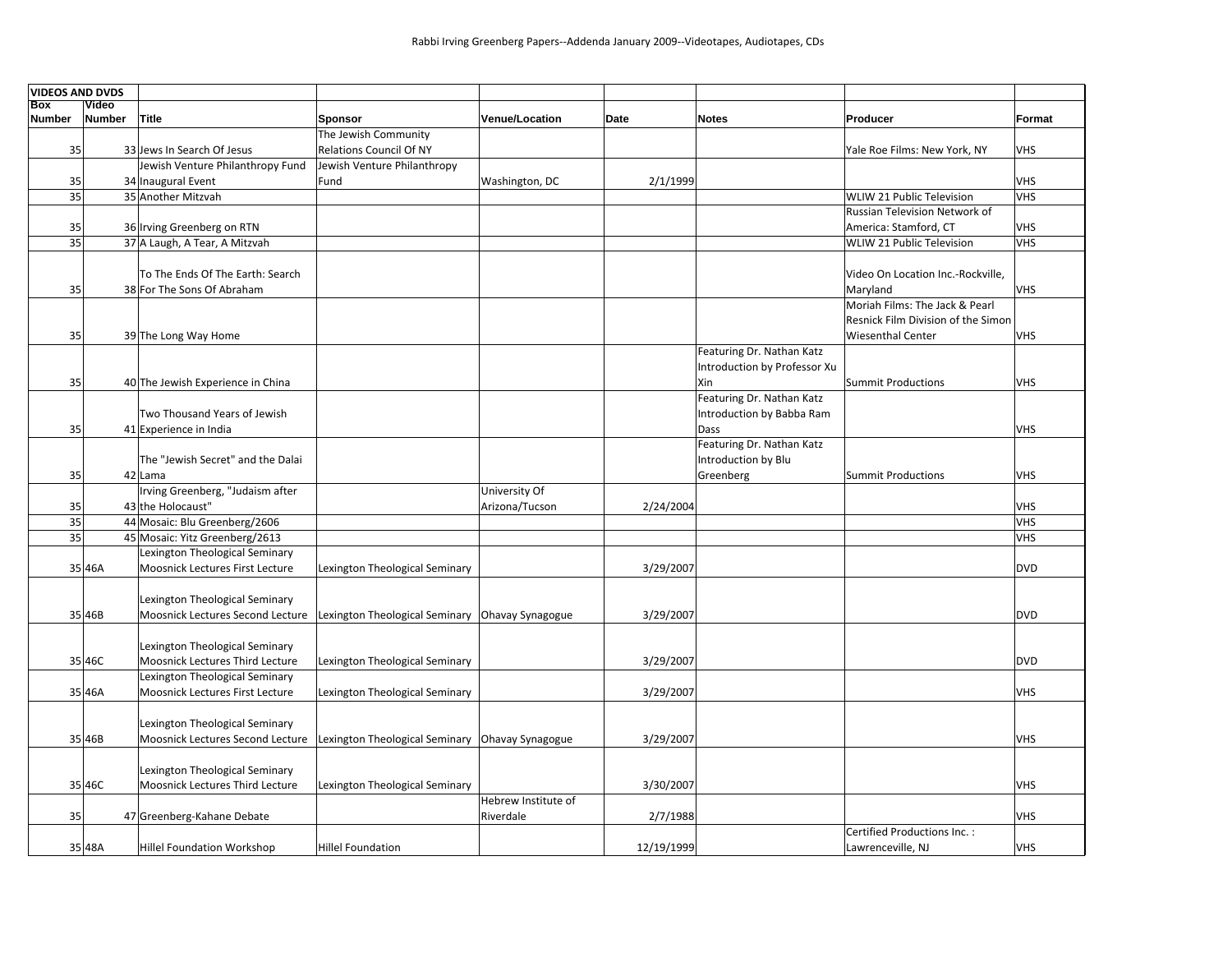| <b>Box</b>                  | Video         |                                        |                                   |                           |            |                         |                              |            |
|-----------------------------|---------------|----------------------------------------|-----------------------------------|---------------------------|------------|-------------------------|------------------------------|------------|
| <b>Number</b>               | <b>Number</b> | Title                                  | <b>Sponsor</b>                    | Venue/Location            | Date       | <b>Notes</b>            | Producer                     | Format     |
|                             |               | Hillel Foundation Interview and        |                                   |                           |            |                         |                              |            |
|                             |               | Keynote Presentation with Rabbi        |                                   |                           |            |                         | Certified Productions Inc.:  |            |
|                             | 35 48B        | <b>Yitz Greenberg</b>                  | <b>Hillel Foundation</b>          |                           | 12/19/1999 |                         | Lawrenceville, NJ            | <b>VHS</b> |
| 35                          |               | 49 Great Jewish Achievers              |                                   |                           |            |                         |                              | VHS        |
|                             |               | Religion & Ethics Newsweekly           |                                   |                           |            |                         |                              |            |
| 35                          |               | 50 Program #603                        |                                   |                           | 9/20/2002  |                         | Thirteen/WNET: New York, NY  | <b>VHS</b> |
|                             |               |                                        |                                   |                           |            |                         |                              |            |
|                             |               | Museum of Jewish Heritage- Robert      |                                   |                           |            |                         |                              |            |
| 35                          |               | 51 M. Morgenthau Wing Dedication       |                                   |                           | 10/15/2003 |                         |                              | <b>VHS</b> |
|                             |               |                                        |                                   |                           |            |                         | Thirteen/WNET: New York, NY/ |            |
| 35                          |               | 52 New York Voices On War #102         |                                   |                           | 4/4/2003   |                         | John Denatale                | <b>VHS</b> |
|                             |               |                                        |                                   |                           |            | Copy of letter from     |                              |            |
|                             |               |                                        |                                   |                           |            | Christopher S. Taylor   |                              |            |
| 35                          |               | 53 DREW 9/11 Roundtable                |                                   | <b>Drew University</b>    | ca. 2002   | enclosed                |                              | <b>VHS</b> |
|                             |               | Highlights from Father Robert W.       |                                   |                           |            |                         |                              |            |
|                             |               | Bullock - An Evening of Celebration    |                                   |                           |            | See attached email from |                              |            |
| 35                          |               | 54 and Remembrance                     |                                   | <b>Boston College</b>     |            | 11/15/2004 Margot Strom | Facing History and Ourselves | <b>VHS</b> |
|                             |               | Judaism and Christianity from          |                                   |                           |            |                         |                              |            |
|                             |               | Supersessionism & Hostility to         |                                   |                           |            |                         |                              |            |
| 35                          |               | 55 Pluralism & Partnership             |                                   | University Of Tulsa       | 2/5/2007   |                         |                              | <b>DVD</b> |
|                             |               |                                        | Partnership for Jewish Life Gruss |                           |            |                         |                              |            |
| 35                          |               | 56 Re-Imagining Judaism                | Conference                        |                           | 11/5/1998  |                         |                              | <b>VHS</b> |
| 35                          |               | 57 Israeli Leaders Support of BRI      |                                   |                           | 10/17/1999 |                         |                              | <b>VHS</b> |
|                             |               | Father Bullock Introduction to         |                                   |                           |            |                         |                              |            |
|                             |               | Irving Greenberg: Theological          |                                   |                           |            |                         |                              |            |
| 35                          |               | 58 Implications of Nuremberg           |                                   |                           | 4/25/1985  |                         |                              | <b>VHS</b> |
|                             |               |                                        | Taglit-Birthright Israel          |                           |            |                         |                              |            |
| 35                          |               | 59 Winter Launch                       | International                     |                           | 1999-2000  |                         |                              | <b>VHS</b> |
| 35                          |               | 60 Global Forum                        |                                   |                           |            |                         |                              | <b>VHS</b> |
|                             |               | Michael Steinhardt/ Birthright         |                                   |                           |            |                         |                              |            |
| 35                          |               | 61 Israel                              | Cavuto on Business                |                           | 12/26/1998 |                         |                              | <b>VHS</b> |
|                             |               | Birthright Israel: The Gift That       |                                   |                           |            |                         |                              |            |
| 35                          |               | 62 Changed 6,000 Lives                 |                                   |                           |            |                         |                              | <b>VHS</b> |
|                             |               |                                        | Taglit-Birthright Israel          |                           |            |                         |                              |            |
| 35                          |               | 63 The Gift                            | International                     |                           |            |                         |                              | <b>VHS</b> |
|                             |               |                                        | Taglit-Birthright Israel          |                           |            |                         |                              |            |
| 35                          |               | 64 Birthright Israel: The Story So Far | International                     |                           |            |                         |                              | <b>DVD</b> |
| 35                          |               | 65 Honors & Gifts for Service          | <b>CLAL</b>                       |                           |            |                         |                              | <b>VHS</b> |
|                             |               | International Conference on Faith      |                                   |                           |            |                         |                              |            |
| 35                          |               | 66 and Service                         |                                   | Washington, D.C.          | 3/22/2006  |                         | <b>UPI Television</b>        | <b>DVD</b> |
|                             |               |                                        |                                   |                           |            |                         |                              |            |
| <b>AUDIOTAPES &amp; CDs</b> |               |                                        |                                   |                           |            |                         |                              |            |
| Box                         | Tape          |                                        |                                   |                           |            |                         |                              |            |
| Number                      | <b>Number</b> | <b>Title</b>                           | Speaker                           | Venue/Sponsor             | Date       | <b>Notes</b>            |                              |            |
| 36                          |               |                                        |                                   |                           |            |                         |                              |            |
| 1 of 7                      | 270           | Common Judaism                         |                                   | <b>JLN Staff Learning</b> | 11/11/2003 | Session 1               |                              |            |
| 1 of 7                      | 271           | Common Judaism                         |                                   | <b>JLN Staff Learning</b> | 12/16/2003 | Session 1 cont'd        |                              |            |
| 1 of 7                      | 272           | Common Judaism                         |                                   | <b>JLN Staff Learning</b> | 1/29/2004  | Sessions 3 and 4        |                              |            |
| 1 of 7                      | 273           | Common Judaism                         |                                   | <b>JLN Staff Learning</b> | 2/17/2004  | Session 4 cont'd        |                              |            |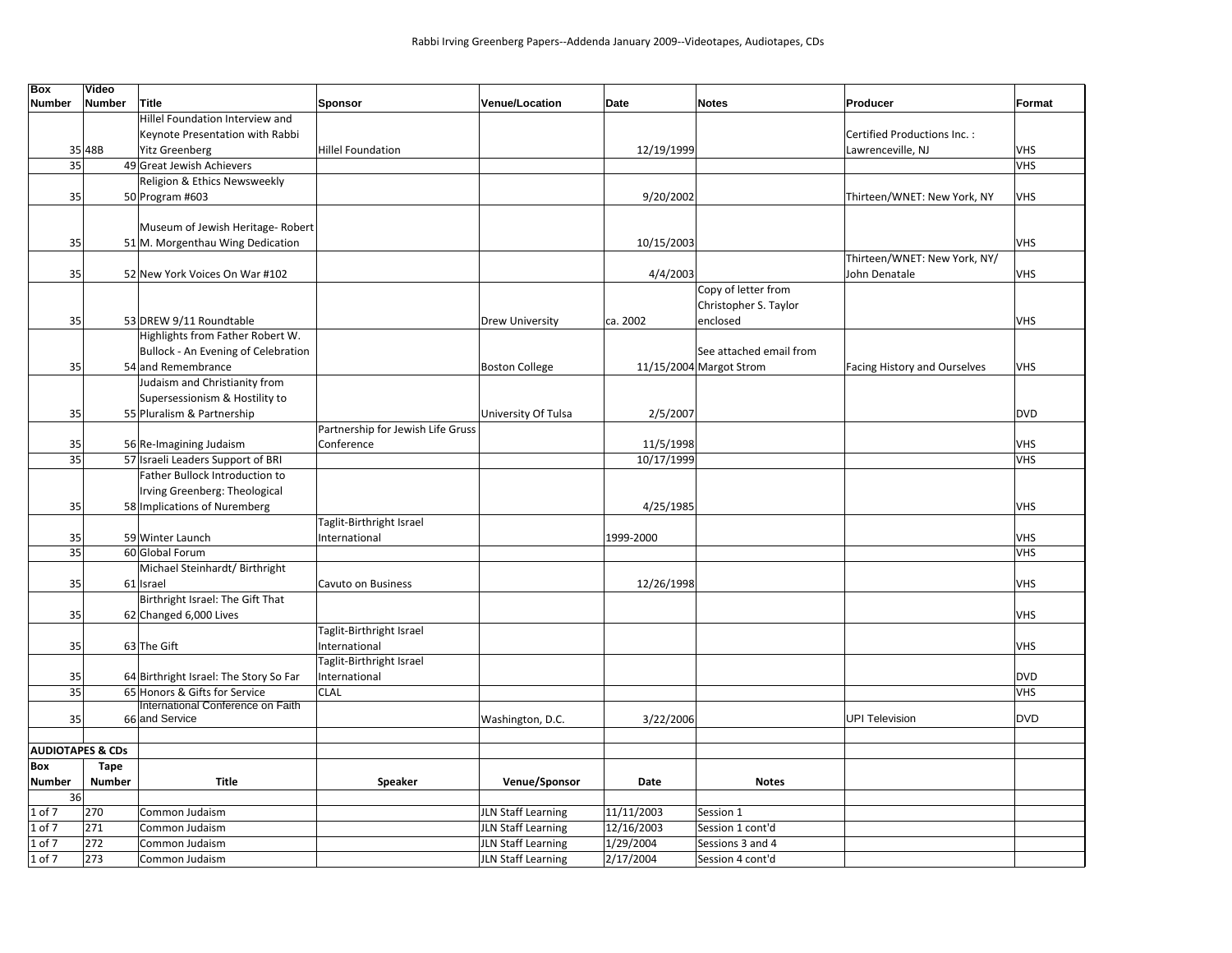| Box        | Video  |                                    |                          |                            |               |                    |          |        |
|------------|--------|------------------------------------|--------------------------|----------------------------|---------------|--------------------|----------|--------|
| Number     | Number | <b>Title</b>                       | <b>Sponsor</b>           | <b>Venue/Location</b>      | Date          | <b>Notes</b>       | Producer | Format |
| 1 of 7     | 274    | Common Judaism                     |                          | <b>JLN Staff Learning</b>  | 3/16/2004     | Session 5          |          |        |
| l of 7     | 275    | Common Judaism                     |                          | <b>JLN Staff Learning</b>  | 3/30/2004     | Session 5 cont'd   |          |        |
| . of $7$   | 276    | Common Judaism                     |                          | <b>JLN Staff Learning</b>  | 4/20/2004     | Session 6          |          |        |
| L of 7     | 277    | Common Judaism                     |                          | JLN Staff Learning         | 5/18/2004     | Session 7          |          |        |
| L of 7     | 278    | Common Judaism                     |                          | <b>JLN Staff Learning</b>  | 6/15/2004     | <b>Final Recap</b> |          |        |
| 1 of 7     | 279    | FTSOHAE: Covenantal Partners       |                          | <b>JLN Staff Learning</b>  | 11/30/2004    | Session 1          |          |        |
|            |        | FTSOHAE: Covenantal Partners       |                          |                            |               |                    |          |        |
| 1 of 7     | 280    | cont'd                             |                          | <b>JLN Staff Learning</b>  | 12/21/2004    | Session 2          |          |        |
|            |        | FTSOHAE: Covenantal Partners       |                          |                            |               |                    |          |        |
| 1 of 7     | 281    | cont'd                             |                          | <b>JLN Staff Learning</b>  | 1/18/2005     | Session 3          |          |        |
|            |        | FTSOHAE: Covenantal Partners       |                          |                            |               |                    |          |        |
| 1 of 7     | 282    | cont'd                             |                          | <b>JLN Staff Learning</b>  | 1/18/2005     | Session 4          |          |        |
|            |        | Keynote Lecture at Jewish          |                          | Jewish Federation of       |               |                    |          |        |
| 1 of 7     | 283    | <b>Educational Conference</b>      | <b>Yitz Greenberg</b>    | Palm Beach Co.             | 1/16/2005     |                    |          |        |
|            |        |                                    |                          | Jewish Federation of       |               |                    |          |        |
| 1 of 7     | 284    | Presentation at Lay Leaders' Salon | <b>Yitz Greenberg</b>    | Palm Beach Co.             | 1/16/2005     |                    |          |        |
|            |        | Presentation at Palm Beach         |                          | Jewish Federation of       |               |                    |          |        |
| 1 of 7     | 285    | Synagogue                          | <b>Yitz Greenberg</b>    | Palm Beach Co.             | 1/17/2005     |                    |          |        |
|            |        |                                    |                          | Jewish Federation of       |               |                    |          |        |
| 1 of 7     | 286    | Address to Board of Rabbis         | <b>Yitz Greenberg</b>    | Palm Beach Co.             | 1/17/2005     |                    |          |        |
| L of 7     | 287    | Sephardic Institute                | <b>Yitz Greenberg</b>    |                            | 1/8/1994      | Tape 1             |          |        |
| L of 7     | 288    | Sephardic Institute                | Yitz Greenberg           |                            | 1/8/1994      | Tape 2             |          |        |
| $1$ of $7$ | 289 A  | JTS Rudin Lecture                  |                          | <b>FTSOHAE</b>             | 2/16/2005     |                    |          |        |
| $1$ of $7$ | 289B   | JTS Rudin Lecture                  |                          | <b>FTSOHAE</b>             | 2/16/2005     |                    |          |        |
| 1 of 7     | 290    | Modernity                          |                          | <b>JLN Staff Learning</b>  | 12/6/2005     | Session 1          |          |        |
| . of $7$   | 291    | Modernity                          |                          | <b>JLN Staff Learning</b>  | 1/17/2006     | Session 2          |          |        |
| of 7       | 292    | Holocaust                          |                          | <b>JLN Staff Learning</b>  | 3/8/2006      | Session 3          |          |        |
| of 7       | 293 A  | Holocaust                          |                          | <b>JLN Staff Learning</b>  | 5/15/2006     | Session 4          |          |        |
| of $7$     | 293 B  | Holocaust                          |                          | <b>JLN Staff Learning</b>  | 5/15/2006     | Session 4          |          |        |
| . of $7$   | 294 A  | Land and Covenant                  |                          | 92nd Street Y              |               |                    |          |        |
| $1$ of $7$ | 294 B  | Land and Covenant                  |                          | 92nd Street Y              |               |                    |          |        |
|            |        | The Ethics of Jewish Power and the |                          | <b>United Jewish</b>       |               |                    |          |        |
|            |        | Nature of the Israel Diaspora      |                          | <b>Communities General</b> |               |                    |          |        |
| 1 of 7     | 295 A  | Relationship                       |                          | Assembly                   | 11/11-15/2000 | Part 1             |          |        |
|            |        | The Ethics of Jewish Power and the |                          | United Jewish              |               |                    |          |        |
|            |        | Nature of the Israel Diaspora      |                          | <b>Communities General</b> |               |                    |          |        |
| 1 of 7     | 295 B  | Relationship                       |                          | Assembly                   | 11/11-15/2000 | Part 2             |          |        |
|            |        |                                    |                          |                            |               |                    |          |        |
|            |        |                                    |                          | Jewish Life Network/       |               |                    |          |        |
|            |        |                                    |                          | Steinhardt Foundation      |               |                    |          |        |
|            |        | Important Lessons from American    |                          | at Steinhardt              |               |                    |          |        |
| 1 of 7     | 296 A  | Jewish History                     | Professor Jonathan Sarna | Management Co.             | 11/12/2002    |                    |          |        |
|            |        |                                    |                          |                            |               |                    |          |        |
|            |        |                                    |                          | Jewish Life Network/       |               |                    |          |        |
|            |        |                                    |                          | Steinhardt Foundation      |               |                    |          |        |
|            |        | Important Lessons from American    |                          | at Steinhardt              |               |                    |          |        |
|            |        |                                    |                          |                            |               |                    |          |        |
| 1 of 7     | 296 B  | Jewish History                     | Professor Jonathan Sarna | Management Co.             | 11/12/2002    |                    |          |        |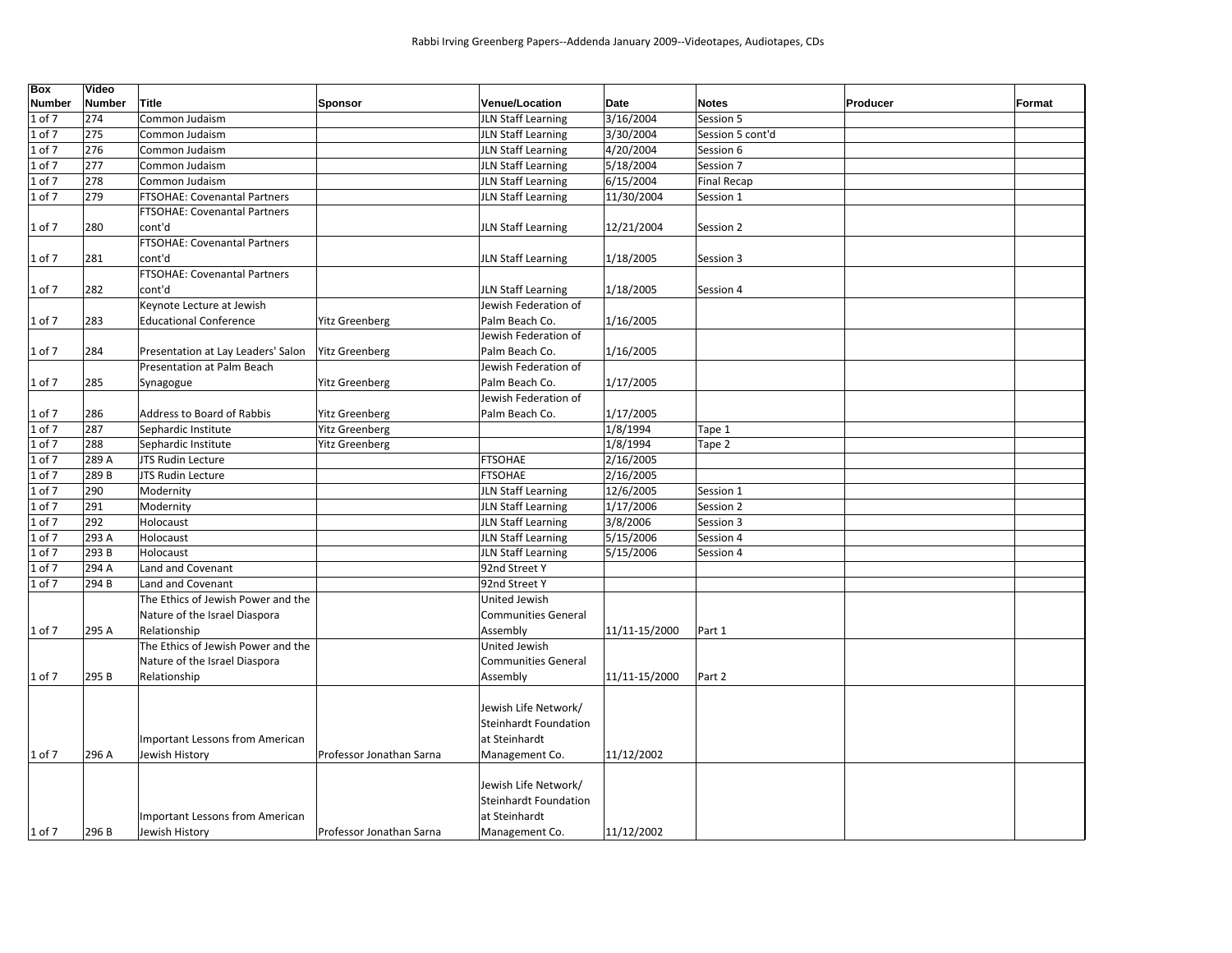| <b>Box</b><br><b>Number</b> | Video<br><b>Number</b> | Title                              | <b>Sponsor</b>        | <b>Venue/Location</b>        | <b>Date</b> | Producer<br><b>Notes</b> | Format |
|-----------------------------|------------------------|------------------------------------|-----------------------|------------------------------|-------------|--------------------------|--------|
|                             |                        |                                    |                       |                              |             |                          |        |
| 1 of 7                      | 297 A                  | Fellows Theology Death and Life    | <b>Yitz Greenberg</b> |                              | 1998-1999   |                          |        |
|                             |                        |                                    |                       |                              |             |                          |        |
| 1 of 7                      | 297B                   | Fellows Theology Death and Life    | <b>Yitz Greenberg</b> |                              | 1998-1999   |                          |        |
| 2 of 7                      | 298 A                  | Love and Commitment                |                       | <b>CLAL Fellows Learning</b> | 1998-1999   | Session 17               |        |
| 2 of 7                      | 298 B                  | Love and Commitment                |                       | <b>CLAL Fellows Learning</b> | 1998-1999   | Session 17               |        |
| 2 of 7                      | 299 A                  | <b>Humanness of Covenant</b>       |                       | <b>CLAL Fellows Learning</b> | 1998-1999   | Session 19               |        |
| 2 of 7                      | 299 B                  | Humanness of Covenant              |                       | <b>CLAL Fellows Learning</b> | 1998-1999   | Session 19               |        |
| 2 of 7                      | 300 A                  | Consciousness                      |                       | <b>CLAL Fellows Learning</b> | 1/15/1998   |                          |        |
| 2 of 7                      | 300 B                  | Consciousness                      |                       | <b>CLAL Fellows Learning</b> | 1/15/1998   |                          |        |
| 2 of 7                      | 301 A                  | Method                             |                       | <b>CLAL Fellows Learning</b> | 2/3/1998    |                          |        |
| 2 of 7                      | 301B                   | Method                             |                       | <b>CLAL Fellows Learning</b> | 2/3/1998    |                          |        |
| 2 of 7                      | 302 A                  | <b>Fellows Learning</b>            |                       | <b>CLAL</b>                  | 10/13/1999  | Session 2                |        |
| 2 of 7                      | 302B                   | <b>Fellows Learning</b>            |                       | <b>CLAL</b>                  | 10/13/1999  | Session 2                |        |
| 2 of 7                      | $\overline{3}03$ A     | <b>Fellows Learning</b>            |                       | <b>CLAL</b>                  | 10/27/1999  | Session 3                |        |
| 2 of 7                      | 303 B                  | <b>Fellows Learning</b>            |                       | <b>CLAL</b>                  | 10/27/1999  | Session 3                |        |
| 2 of 7                      | 304 A                  | <b>Fellows Learning</b>            |                       | <b>CLAL</b>                  | 11/10/1999  | Session 4                |        |
| 2 of 7                      | 304 B                  | <b>Fellows Learning</b>            |                       | <b>CLAL</b>                  | 11/10/1999  | Session 4                |        |
| 2 of 7                      | 305                    | <b>Fellows Learning</b>            |                       | <b>CLAL</b>                  | 11/24/1999  | Session 5                |        |
| 2 of 7                      | 306                    | <b>Fellows Learning</b>            |                       | <b>CLAL</b>                  | 12/22/1999  | Session 6                |        |
| 2 of 7                      | 307                    | <b>Fellows Learning</b>            |                       | <b>CLAL</b>                  | 1/12/2000   | Session 7                |        |
| 2 of 7                      | 308                    | <b>Fellows Learning</b>            |                       | <b>CLAL</b>                  | 1/19/2000   | Session 8                |        |
| 2 of 7                      | 309                    | <b>Fellows Learning</b>            |                       | <b>CLAL</b>                  | 2/2/2000    | Session 9                |        |
| 2 of 7                      | 310                    | <b>Fellows Learning</b>            |                       | <b>CLAL</b>                  | 2/29/2000   | Session 10               |        |
| 2 of 7                      | 311                    | <b>Fellows Learning</b>            |                       | <b>CLAL</b>                  | 3/8/2000    | Session 11               |        |
| 2 of 7                      | 312                    | <b>Fellows Learning</b>            |                       | CLAL                         | 3/22/2000   | Session 12               |        |
| 2 of 7                      | 313 A                  | <b>Fellows Learning</b>            |                       | <b>CLAL</b>                  | 4/5/2000    | Session 13               |        |
| 2 of 7                      | 313B                   | <b>Fellows Learning</b>            |                       | <b>CLAL</b>                  | 4/5/2000    | Session 13               |        |
| 2 of 7                      | 314                    | <b>Fellows Learning</b>            |                       | CLAL                         | 4/25/2000   | Session 14               |        |
| 2 of 7                      | 315 A                  | <b>Fellows Learning</b>            |                       | <b>CLAL</b>                  | 5/1/2000    | Session 15               |        |
| 2 of 7                      | 315B                   | <b>Fellows Learning</b>            |                       | <b>CLAL</b>                  | 5/1/2000    | Session 15               |        |
| 2 of 7                      | 316                    | <b>Fellows Learning</b>            |                       | <b>CLAL</b>                  | 5/11/2000   | Session 16               |        |
| 2 of 7                      | 317                    | <b>Fellows Learning</b>            |                       | <b>CLAL</b>                  | 6/8/2000    | Session 17               |        |
| 2 of 7                      | 318                    | <b>Fellows Learning</b>            |                       | <b>CLAL</b>                  | 6/22/2000   | Sessions 18 and 19       |        |
| 2 of 7                      | 319                    | <b>Fellows Learning</b>            |                       | <b>CLAL</b>                  | 7/11/2000   | Session 20               |        |
| 2 of 7                      | 320 A                  | <b>Fellows Learning</b>            |                       | CLAL/JLN                     | 2/8/2001    | Session 1                |        |
| 2 of 7                      | 320 B                  | <b>Fellows Learning</b>            |                       | CLAL/JLN                     | 2/8/2001    | Session 1                |        |
| 3 of 7                      | 321                    |                                    | <b>Yitz Greenberg</b> | ICJ Board                    | 4/16/1993   |                          |        |
|                             |                        |                                    |                       | Annual Interfaith            |             |                          |        |
|                             |                        | The Challenge of Evil to our Faith |                       | Symposium: Temple            |             |                          |        |
| 3 of 7                      | 322 A                  | Traditions                         |                       | Emanu-El                     | 1/30/2003   |                          |        |
|                             |                        |                                    |                       | Annual Interfaith            |             |                          |        |
|                             |                        | The Challenge of Evil to our Faith |                       | Symposium: Temple            |             |                          |        |
| 3 of 7                      | 322B                   | Traditions                         |                       | Emanu-El                     | 1/30/2003   |                          |        |
| 3 of 7                      | 323 A                  | <b>Fellows Learning</b>            |                       | <b>CLAL</b>                  | 2/20/2001   | Session 2                |        |
| 3 of 7                      | 323B                   | <b>Fellows Learning</b>            |                       | <b>CLAL</b>                  | 2/20/2001   | Session 2                |        |
| 3 of 7                      | 324 A                  | <b>Fellows Learning</b>            |                       | <b>CLAL</b>                  | 3/8/2001    | Session 3                |        |
| 3 of 7                      | 324B                   | <b>Fellows Learning</b>            |                       | <b>CLAL</b>                  | 3/8/2001    | Session 3                |        |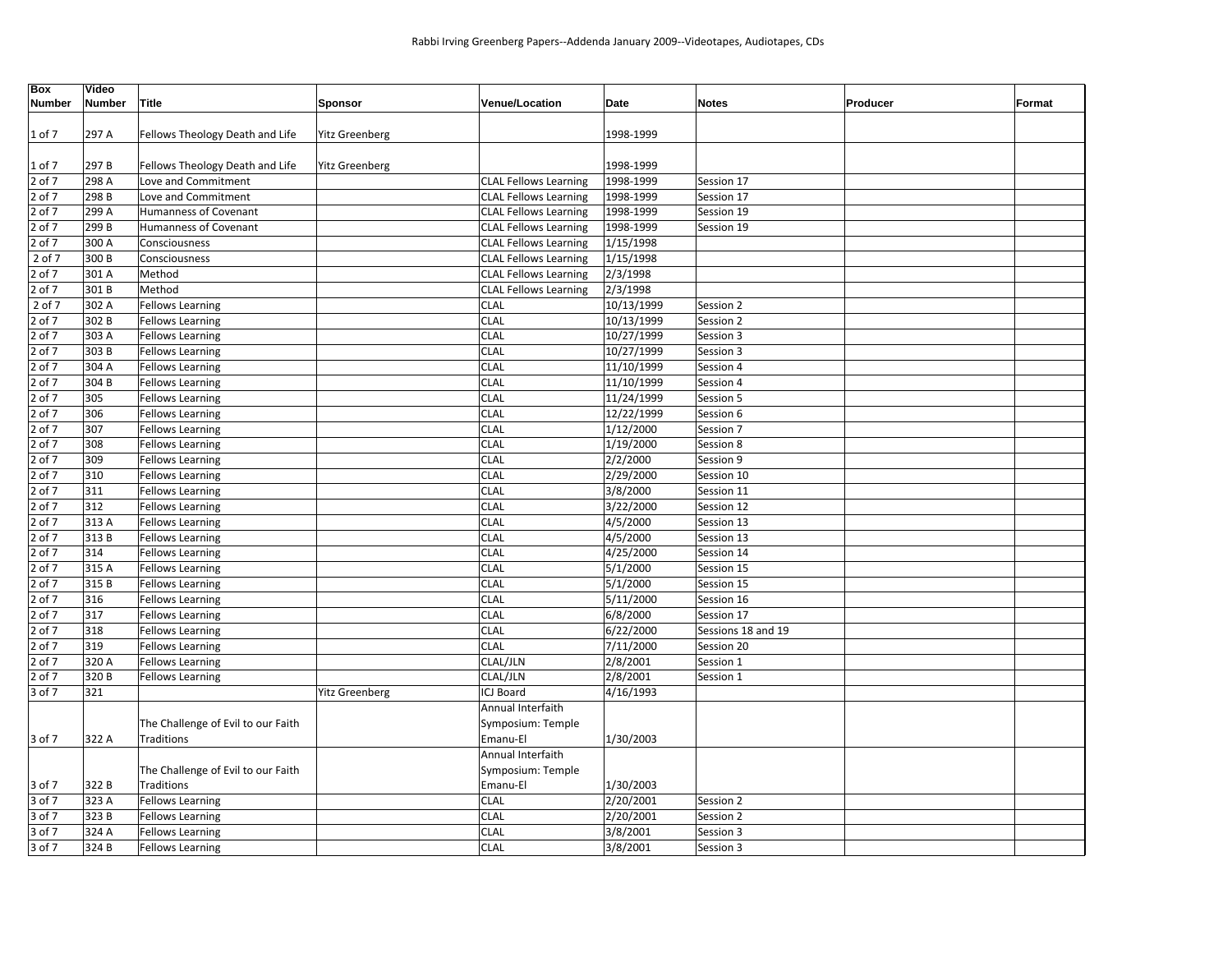| <b>Box</b>    | Video  |                                     |                                     |                             |                |                  |          |        |
|---------------|--------|-------------------------------------|-------------------------------------|-----------------------------|----------------|------------------|----------|--------|
| <b>Number</b> | Number | <b>Title</b>                        | <b>Sponsor</b>                      | Venue/Location              | Date           | <b>Notes</b>     | Producer | Format |
| 3 of          | 325 A  | <b>Fellows Learning</b>             |                                     | <b>CLAL</b>                 | 3/29/2001      | Session 4        |          |        |
| 3 of 7        | 325 B  | <b>Fellows Learning</b>             |                                     | <b>CLAL</b>                 | 3/29/2001      | Session 4        |          |        |
| 3 of 7        | 326 A  | <b>Fellows Learning</b>             |                                     | <b>CLAL</b>                 | 4/26/2001      | Sessions 5 and 6 |          |        |
| 3 of 7        | 327 A  | <b>Fellows Learning</b>             |                                     | <b>CLAL</b>                 | 4/26/2001      | Sessions 5 and 6 |          |        |
| 3 of 7        | 328    | <b>Fellows Learning</b>             |                                     | <b>CLAL</b>                 | 6/7/2001       | Sessions 5 and 6 |          |        |
|               |        | Impact of the Holocaust on          |                                     |                             |                |                  |          |        |
| 3 of 7        | 329 A  | <b>Attitudes Toward Genocide</b>    |                                     |                             | 3/28/2000      |                  |          |        |
|               |        | Impact of the Holocaust on          |                                     |                             |                |                  |          |        |
| 3 of 7        | 329B   | <b>Attitudes Toward Genocide</b>    |                                     |                             | 3/28/2000      |                  |          |        |
|               |        | The Impact of the Holocaust on      |                                     |                             |                |                  |          |        |
| 3 of 7        | 330 A  | Education                           |                                     |                             | 3/29/2000      |                  |          |        |
|               |        | The Impact of the Holocaust on      |                                     |                             |                |                  |          |        |
| 3 of 7        | 330 B  | Education                           |                                     |                             | 3/29/2000      |                  |          |        |
| 3 of 7        | 331    |                                     | <b>Yitz Greenberg</b>               | <b>Embassy Room</b>         | 5/6/2003       |                  |          |        |
| 3 of 7        | 332    |                                     | <b>Yitz Greenberg</b>               |                             | 5/3/2002       |                  |          |        |
|               |        | Impact of the Holocaust on          |                                     |                             |                |                  |          |        |
|               |        | Christian and Jewish Theology and   |                                     |                             |                |                  |          |        |
| 3 of 7        | 333 A  | Philosophical Investigation         |                                     |                             | 3/27/2000      |                  |          |        |
|               |        | Impact of the Holocaust on          |                                     |                             |                |                  |          |        |
|               |        | Christian and Jewish Theology and   |                                     |                             |                |                  |          |        |
| 3 of 7        | 333B   | Philosophical Investigation         |                                     |                             | 3/27/2000      |                  |          |        |
|               |        | The Meaning of Wedding Customs      |                                     |                             |                |                  |          |        |
|               |        | (Ancient and Modern) and Birth      |                                     |                             |                |                  |          |        |
| 3 of 7        | 334    | Celebrations                        |                                     |                             | 2/ 18-19/ 2001 |                  |          |        |
|               |        |                                     |                                     | <b>Edah's Second</b>        |                |                  |          |        |
|               |        | Pluralism and Truth in the Light of |                                     | International               |                |                  |          |        |
| 3 of 7        | 335    | <b>Tzelem Elokim and Brit</b>       | <b>Yitz Greenberg</b>               | Conference                  | 2/18-19/2001   |                  |          |        |
|               |        |                                     | <b>Yitz Greenberg and Professor</b> |                             |                |                  |          |        |
| 3 of 7        | 336 A  | <b>Morning Session</b>              | Cox                                 |                             | 4/11/2000      |                  |          |        |
|               |        |                                     | <b>Yitz Greenberg and Professor</b> |                             |                |                  |          |        |
| 3 of 7        | 336 B  | Afternoon Session                   | Cox                                 |                             | 4/11/2000      |                  |          |        |
|               |        |                                     | Yitz Greenberg and Professor        |                             |                |                  |          |        |
| 3 of 7        | 336 C  | <b>Evening Session</b>              | Cox                                 |                             | 4/11/2000      |                  |          |        |
| 3 of 7        | 337    | Teaching Israel #3                  | <b>Yitz Greenberg</b>               | JLN Program Meeting         | 3/22/2007      |                  |          |        |
| 3 of 7        | 338    | Modernity/Holocaust/Israel          |                                     | <b>JLN Staff Learning</b>   | 9/15/2005      |                  |          |        |
|               |        | Israel in Biblical and Rabbinic     |                                     |                             |                |                  |          |        |
|               |        | Tradition and How Zionism Dealt     |                                     |                             |                |                  |          |        |
| 3 of 7        | 339    | With the Past                       |                                     | JLN Staff Learning          | 9/19/2006      |                  |          |        |
| 3 of 7        | 340    | Israel                              |                                     | JLN Staff Learning          | 6/21/2006      |                  |          |        |
| 3 of 7        | 341    | <b>Models of Pluralism</b>          |                                     | JLN Learning                | 6/7/2005       |                  |          |        |
| 3 of 7        | 342 A  | Common Judaism                      |                                     | JLN Staff Retreat           | 9/18/2003      |                  |          |        |
| 3 of 7        | 342B   | Common Judaism                      |                                     | JLN Staff Retreat           | 9/18/2003      |                  |          |        |
| 3 of 7        | 342 C  | Common Judaism                      |                                     | JLN Staff Retreat           | 9/18/2003      |                  |          |        |
| 3 of 7        | 342 D  | Common Judaism                      |                                     | JLN Staff Retreat           | 9/18/2003      |                  |          |        |
| 37            |        |                                     |                                     |                             |                |                  |          |        |
| 4 of 7        | 343    |                                     |                                     | <b>Eternal Light Dinner</b> | 4/4/2001       |                  |          |        |
| 4 of 7        | 344    |                                     |                                     | <b>Ikar Meeting</b>         | 2/11/1999      |                  |          |        |
| $4$ of $7$    | 345    | Freedom of Consciousness III        | RS and LD                           |                             | 4/25/1989      |                  |          |        |
|               |        |                                     |                                     |                             |                |                  |          |        |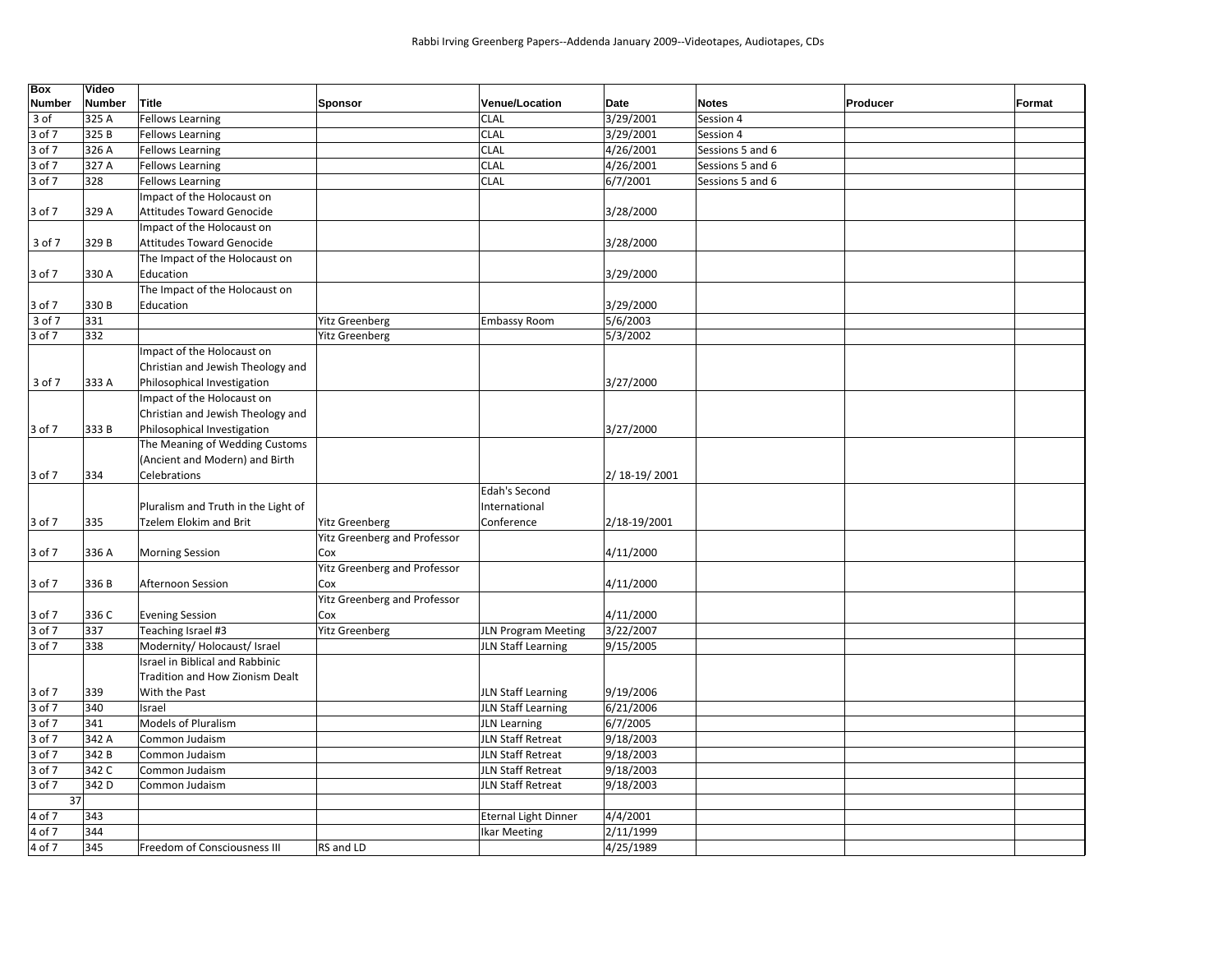| Box    | Video         |                                    |                                                     |                                    |              |              |          |        |
|--------|---------------|------------------------------------|-----------------------------------------------------|------------------------------------|--------------|--------------|----------|--------|
| Number | <b>Number</b> | Title                              | <b>Sponsor</b>                                      | Venue/Location                     | Date         | <b>Notes</b> | Producer | Format |
| 4 of 7 | 346           | Visions of the Jewish Future       |                                                     | <b>JTS</b>                         | 3/20/2007    |              |          |        |
| 4 of 7 | 347           | Initiative for Jewish Leadership   |                                                     |                                    | 4/30/2006    |              |          |        |
|        |               | Beyond Rhetoric: Ethical and       |                                                     |                                    |              |              |          |        |
|        |               | Spiritual Issues Raised by the War |                                                     | Auburn Theological                 |              |              |          |        |
| 4 of 7 | 348           | in Iraq                            |                                                     | Seminary                           | 3/25/2003    |              |          |        |
| 4 of 7 | 349           | <b>CIE</b>                         | <b>Yitz Greenberg</b>                               | <b>MDG Talk</b>                    | 6/8/2005     |              |          |        |
| 4 of 7 | 350           | <b>CLAL Interns</b>                | <b>Yitz Greenberg</b>                               |                                    | 4/17/2002    |              |          |        |
| 4 of 7 | 351 A         | Consciousness                      | Yitz Greenberg                                      |                                    | 1/15/1998    |              |          |        |
| 1 of 7 | 351B          | Consciousness                      | Yitz Greenberg                                      |                                    | 1/15/1998    |              |          |        |
| 4 of 7 | 352           |                                    | <b>Yitz Greenberg</b>                               | <b>Embassy Room</b>                | 5/6/2003     |              |          |        |
|        |               | The Holocaust and Contemporary     |                                                     |                                    |              |              |          |        |
| 4 of 7 | 353           | Israel                             | <b>Yitz Greenberg</b>                               | St. John's University              | 4/29/2003    |              |          |        |
|        |               |                                    |                                                     | Gary Wexler Meeting at             |              |              |          |        |
| 4 of 7 | 354 A         |                                    | Gary Wexler                                         | <b>MS</b>                          | 4/3/2003     |              |          |        |
|        |               |                                    |                                                     | Gary Wexler Meeting at             |              |              |          |        |
| 4 of 7 | 354 B         |                                    | Gary Wexler                                         | <b>MS</b>                          | 4/3/2003     |              |          |        |
|        |               |                                    |                                                     |                                    |              |              |          |        |
| 4 of 7 | 355           | Covenant                           | <b>Yitz Greenberg</b>                               | Yitz Greenberg Learning 5/22/2003  |              |              |          |        |
|        |               |                                    |                                                     |                                    |              |              |          |        |
| 4 of 7 | 356           | Covenant                           | <b>Yitz Greenberg</b>                               | Yitz Greenberg Learning 6/17/2003  |              |              |          |        |
|        |               |                                    | Michael Steinhardt and Rabbi                        | NJOP's "Being Jewish is            |              |              |          |        |
| 4 of 7 | 357           | Must all Outreach be Orthodox?     | Aaron Gruman                                        | Just the Beginning"                | 3/8/2008     |              |          |        |
| 4 of 7 | 358           |                                    |                                                     | <b>Wiesel Conference</b>           | 5/29/1988    |              |          |        |
|        |               | Building on "We Remember": A       |                                                     |                                    |              |              |          |        |
|        |               | Consultation on the Vatican's      |                                                     | <b>Catholic Theological</b>        |              |              |          |        |
| 4 of 7 | 359           | Reflections on the Shoah           |                                                     | Union: Chicago, Illinois           | 3/28-30/1999 |              |          |        |
| 4 of 7 | 360           | <b>Barry Shrage</b>                | <b>Yitz Greenberg</b>                               |                                    |              |              |          |        |
| 4 of 7 | 361           |                                    |                                                     |                                    |              |              |          |        |
| 1 of 7 | 362           | Jewish Memory                      | <b>Yitz Greenberg</b>                               | Dallas, TX                         | 11/4/1993    |              |          |        |
|        |               |                                    |                                                     | <b>Holocaust Resource</b>          |              |              |          |        |
| 1 of 7 | 363           | Holocaust                          | <b>Yitz Greenberg</b>                               | Center                             | 5/7/2000     |              |          |        |
|        |               |                                    | Dr. Oscar P. Cohen, Dr. Carol F.                    | Carol F. Reich Forum:              |              |              |          |        |
|        |               | Remembrance of Deaf Persons in     | Reich, Dr. John S. Scuchman, Yitz UJA-Federation of |                                    |              |              |          |        |
| 4 of 7 | 364           | the Holocaust                      | Greenberg                                           | Jewish Philanthropies              | 4/26/2001    |              |          |        |
| 4 of 7 | 365           |                                    |                                                     | <b>Foundation Council</b>          | 5/8/2006     |              |          |        |
|        |               | The Image of God as the            |                                                     |                                    |              |              |          |        |
| 4 of 7 | 366           | Foundation of Ethics               | <b>Yitz Greenberg</b>                               | Gordon College                     | 10/28/2002   |              |          |        |
|        |               |                                    |                                                     |                                    |              |              |          |        |
| 4 of 7 | 367           |                                    | <b>Yitz Greenberg</b>                               | Yitz Greenberg Learning   4/8/2003 |              |              |          |        |
|        |               | American Judaism in the 21st       |                                                     |                                    |              |              |          |        |
| 4 of 7 | 368           | Century                            | <b>Yitz Greenberg</b>                               | Hartford                           | 10/25/1993   |              |          |        |
|        |               |                                    |                                                     |                                    |              |              |          |        |
| 4of 7  | 369           | <b>ICCJ Conference</b>             | <b>Yitz Greenberg</b>                               | Chicago                            | Jul-05       |              |          |        |
|        |               | A Positive Jewish Theology of      |                                                     | Florida Atlantic                   |              |              |          |        |
| 4 of 7 | 370           | Christianity                       | <b>Yitz Greenberg</b>                               | University                         | 2/1/2005     |              |          |        |
| 4 of 7 | 371           | Roots and Risks of Pluralism       | <b>Yitz Greenberg</b>                               | <b>Boston University</b>           | 3/27/2001    |              |          |        |
| 4 of 7 | 372           | C.S.G.P.                           | <b>Yitz Greenberg</b>                               | <b>ICJS</b>                        | 4/17/1993    |              |          |        |
| 4 of 7 | 373           | ICJS Program                       | Dr. Michael Sells                                   | <b>WJHV Public Radio</b>           | 6/4/1999     |              |          |        |
| 4 of 7 | 374 A         | Sexuality                          | <b>Yitz Greenberg</b>                               | <b>Fellows Theology</b>            | 1998-1999    |              |          |        |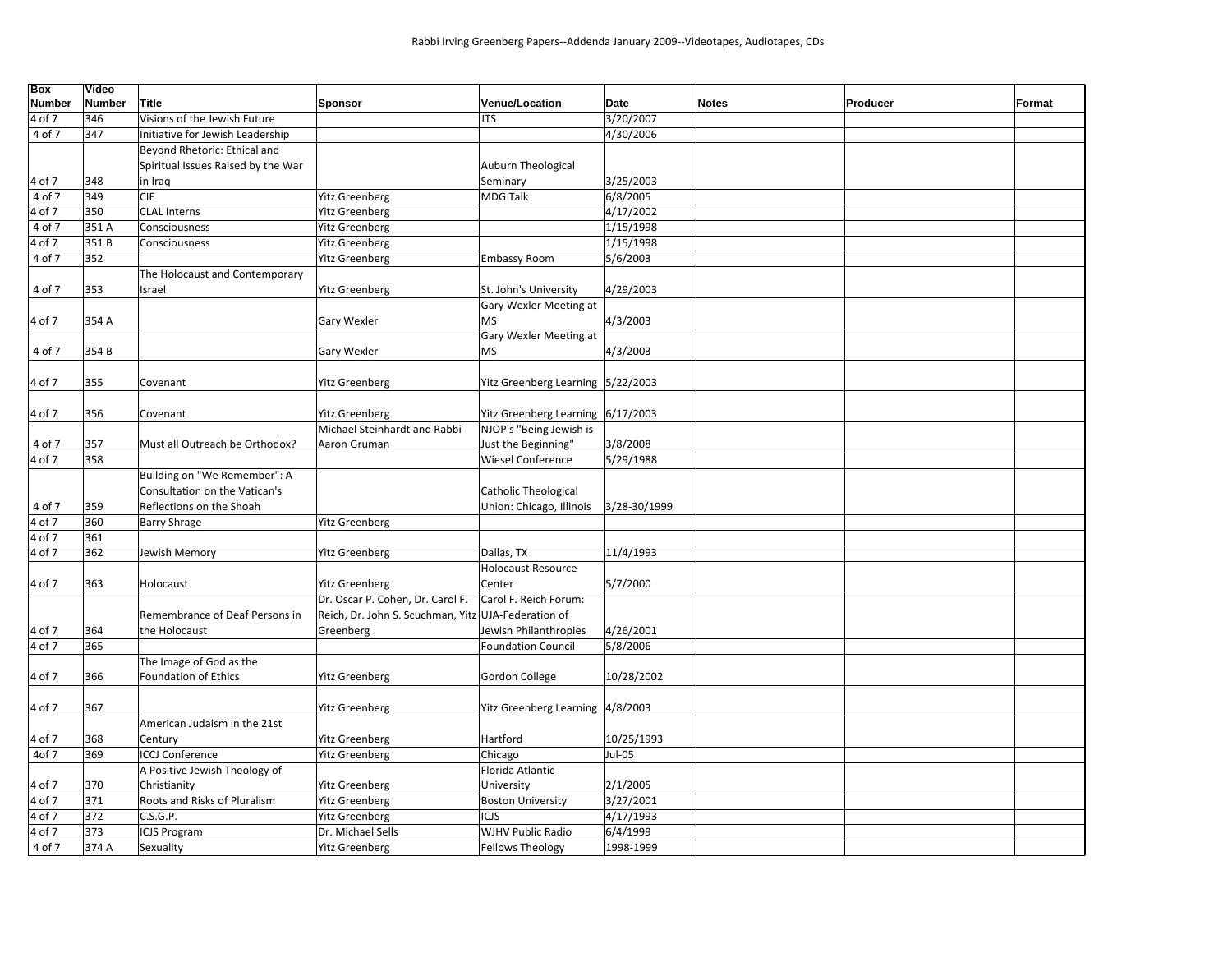| Box           | Video         |                                    |                          |                         |            |                          |        |
|---------------|---------------|------------------------------------|--------------------------|-------------------------|------------|--------------------------|--------|
| <b>Number</b> | <b>Number</b> | Title                              | <b>Sponsor</b>           | Venue/Location          | Date       | <b>Notes</b><br>Producer | Format |
| 4 of 7        | 374 B         | Sexuality                          | <b>Yitz Greenberg</b>    | <b>Fellows Theology</b> | 1998-1999  |                          |        |
| 4 of 7        | 375 A         | <b>Scrolls of Testimony</b>        |                          | Abba Kovner Panel       | 2/28/2001  |                          |        |
| 4 of 7        | 375B          | Scrolls of Testimony               |                          | Abba Kovner Panel       | 2/28/2001  |                          |        |
| 5 of 7        | 376           | Choose Life                        | <b>Yitz Greenberg</b>    | <b>Bronfman Center</b>  | 1/28/2004  |                          |        |
|               |               | The Sanctity of Jerusalem, the     |                          |                         |            |                          |        |
|               |               | Sanctity of Yom Kippur and the One |                          |                         |            |                          |        |
| 5 of 7        | 377           | <b>Eternal Sanctity</b>            | Rabbi Shlomo Riskin      | Shabbat Shuva Drasha    |            |                          |        |
| 5 of 7        | 378           | Continuum of Life                  | <b>Yitz Greenberg</b>    |                         |            |                          |        |
|               |               |                                    |                          |                         |            |                          |        |
|               |               | Education for Freedom: The Future  |                          | Morristown Jewish       |            |                          |        |
| 5 of 7        | 379           | of Jewish Education in America     |                          | Center                  | 3/23/2003  |                          |        |
| 5 of 7        | 380           | YG Learning Israel                 | <b>Yitz Greenberg</b>    | JLN Program Meeting     | 12/19/2006 |                          |        |
| 5 of 7        | 381A          | C.S.G.                             | <b>Yitz Greenberg</b>    | ICJS                    | 4/17/1993  |                          |        |
| 5 of 7        | 381B          | C.S.G.                             | <b>Yitz Greenberg</b>    | ICJS                    | 4/17/1993  |                          |        |
| 5 of 7        | 382 A         |                                    | <b>Yitz Greenberg</b>    |                         | 6/11/2002  |                          |        |
| 5 of 7        | 382B          |                                    | <b>Yitz Greenberg</b>    |                         | 6/11/2002  |                          |        |
| 5 of 7        | 383           |                                    |                          |                         |            |                          |        |
|               |               |                                    |                          | The Ira Kaufman Chapel  |            |                          |        |
| 5 of 7        | 384           | Funeral Service: Morris Baker      |                          | Inc.                    | 1/10/1996  |                          |        |
| 5 of 7        | 385           | <b>Talk on Holocaust</b>           | <b>Yitz Greenberg</b>    |                         |            |                          |        |
| 5 of 7        | 386           |                                    | Michelle Blumenberg      |                         |            |                          |        |
| 5 of 7        | 387           |                                    | R. Chaim Seidler-Feller  |                         |            |                          |        |
| 5 of 7        | 388           |                                    | Lenny Solomon            |                         |            |                          |        |
| $5$ of $7$    | 389           |                                    | <b>Herb Danziger</b>     |                         |            |                          |        |
| 5 of 7        | 390           |                                    | Jules Guten              |                         |            |                          |        |
| $5$ of 7      | 391           |                                    | Rabbi Menachem Schmidt   |                         |            |                          |        |
| 5 of 7        | 392           |                                    | Dean Seymour Lachman     |                         |            |                          |        |
| 5 of 7        | 393           |                                    | Paul Ritterband          |                         |            |                          |        |
| 5 of 7        | 394           |                                    | Susan Saxe               |                         |            |                          |        |
| 5 of 7        | 395           |                                    | R. Shlomo Schwartz       |                         |            |                          |        |
| $5$ of 7      | 396           |                                    | Sam Heilman              |                         |            |                          |        |
| 5 of 7        | 397           |                                    | <b>Effy Buchwald</b>     |                         |            |                          |        |
| 5 of 7        | 398           |                                    | Rabbi Jerome Epstein     |                         |            |                          |        |
| 5 of 7        | 399           |                                    | <b>Richard Joel</b>      |                         |            |                          |        |
| 5 of 7        | 400 A         |                                    |                          |                         |            |                          |        |
| 5 of 7        | 400 B         |                                    |                          |                         |            |                          |        |
| 5 of 7        | 401 A         | <b>ISM</b>                         | <b>Rod Snelling</b>      |                         | Aug-96     |                          |        |
| 5 of 7        | 401B          | <b>ISM</b>                         | <b>Rod Snelling</b>      |                         | Aug-96     |                          |        |
| 5 of 7        | 402           |                                    | <b>Steve Eisenberg</b>   |                         |            |                          |        |
| 5 of 7        | 403           | Twerski's                          |                          |                         |            |                          |        |
| 5 of 7        | 404           |                                    | <b>Esther Netter</b>     |                         |            |                          |        |
| 5 of 7        | 405           |                                    | <b>Bethamie Horowitz</b> |                         |            |                          |        |
| 5 of 7        | 406           |                                    | Nikki Goldstein          |                         |            |                          |        |
| $5$ of $7$    | 407           |                                    | Dr. Charles Garvin       |                         |            |                          |        |
| 5 of 7        | 408           |                                    | Dr. Ron Wolfson          |                         |            |                          |        |
| 6 of 7        | 409           |                                    | R. Morris Allen          |                         |            |                          |        |
| 6 of 7        | 410           |                                    | Harlene Appleman         |                         |            |                          |        |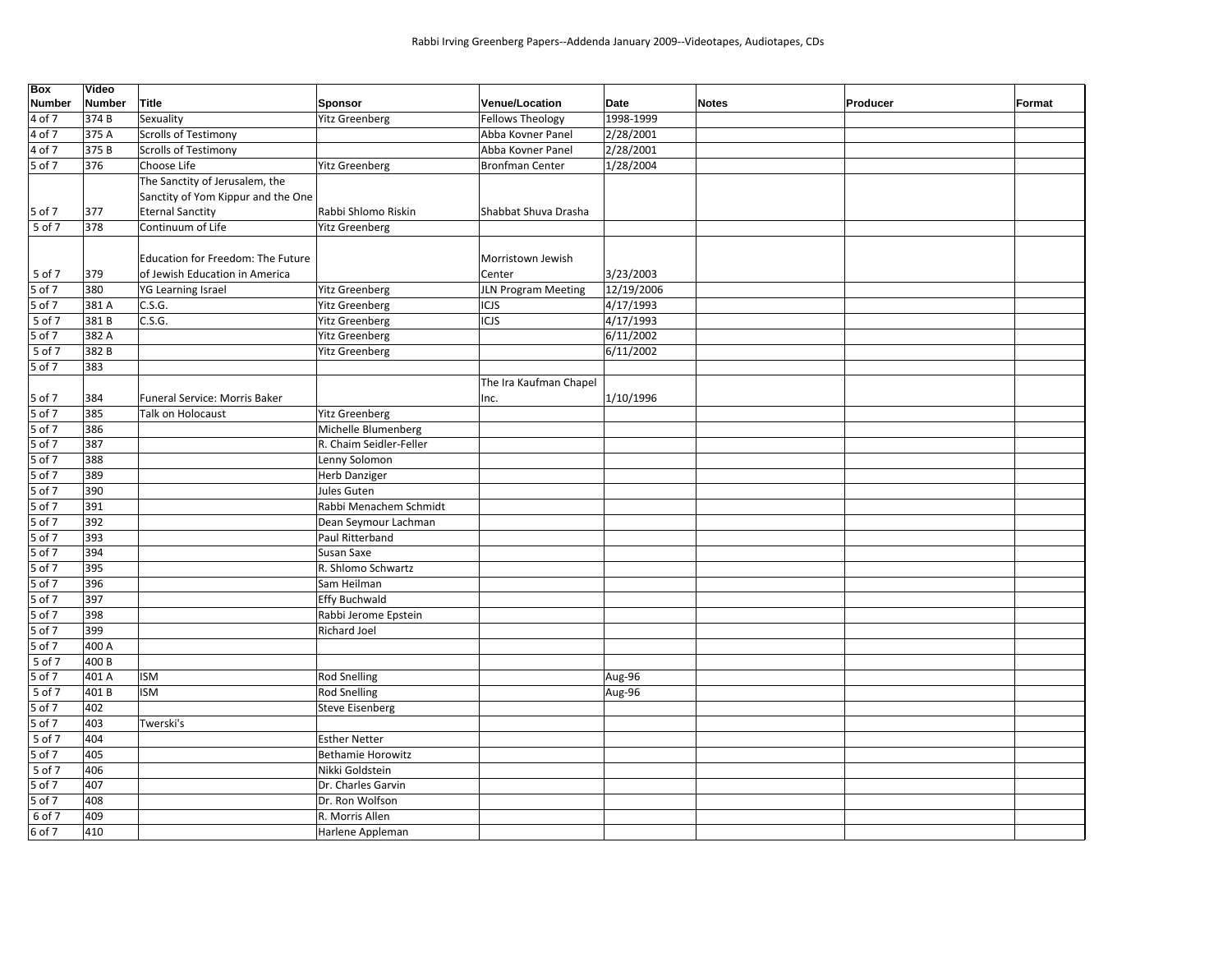| Box<br><b>Number</b> | Video<br><b>Number</b> | Title | Sponsor                           | Venue/Location          | Date | <b>Notes</b> | Producer | Format |
|----------------------|------------------------|-------|-----------------------------------|-------------------------|------|--------------|----------|--------|
|                      |                        |       |                                   |                         |      |              |          |        |
| 6 of 7               | 411                    |       | R. David Aron/ Yehuda Wurtlel     |                         |      |              |          |        |
| 6 of 7               | 412                    |       | R. Brad Artson                    |                         |      |              |          |        |
| 6 of 7               | 413                    |       | Steve Bayme                       |                         |      |              |          |        |
| 6 of 7               | 414                    |       | <b>Judy Beck</b>                  |                         |      |              |          |        |
| 6 of 7               | 415                    |       | <b>Barry Bender</b>               |                         |      |              |          |        |
| 6 of 7               | 416                    |       | Ellen Bernstein                   |                         |      |              |          |        |
| 6 of 7               | 417                    |       | R. Nachem Braverman               |                         |      |              |          |        |
| 6 of 7               | 418                    |       | Michael Brooks                    |                         |      |              |          |        |
| 6 of 7               | 419                    |       | Rachel Cowan                      |                         |      |              |          |        |
|                      |                        |       | R. Menachem Deutsch & Beth        |                         |      |              |          |        |
| 6 of 7               | 420                    |       | Neumaric                          |                         |      |              |          |        |
| 6 of 7               | 421                    |       | Rabbi Resnick, Dr. Dorff          |                         |      |              |          |        |
| 6 of 7               | 422                    |       | Eli Evans                         |                         |      |              |          |        |
| 6 of 7               | 423                    |       | Sylvia Fishman                    |                         |      |              |          |        |
| 6 of 7               | 424                    |       | R. Steven Foster                  |                         |      |              |          |        |
| 6 of 7               | 425                    |       | Prof. Barry Kosmin                |                         |      |              |          |        |
| 6 of 7               | 426                    |       | Lydia Kukoff                      |                         |      |              |          |        |
| 6 of 7               | 427                    |       | R. Lawrence Kushner               |                         |      |              |          |        |
| 6 of 7               | 428                    |       | R. Yaakov Lerner                  |                         |      |              |          |        |
| 6 of 7               | 429                    |       | <b>Ricky Magder</b>               |                         |      |              |          |        |
| 6 of 7               | 430                    |       | Dr. Alvin Mars                    |                         |      |              |          |        |
| $6$ of $7$           | 431                    |       | R. Phil Miller                    |                         |      |              |          |        |
| 6 of 7               | 432                    |       | Rich Moline                       |                         |      |              |          |        |
| 6 of 7               | 433                    |       | Jonathen Omerman                  |                         |      |              |          |        |
| 6 of 7               | 434                    |       | Lenny Rubin & Ed Kagan            |                         |      |              |          |        |
| 6 of 7               | 435                    |       | R. Zachman Shachter Shalom        |                         |      |              |          |        |
| $6$ of $7$           | 436                    |       | R. Marvin Shick                   |                         |      |              |          |        |
| 6 of 7               | 437                    |       | Rivky Shuchatowitz & Co.          |                         |      |              |          |        |
| $6$ of $7$           | 438                    |       | Danny Siegel                      |                         |      |              |          |        |
| 6 of 7               | 439                    |       | Rabbi Alan Smith                  |                         |      |              |          |        |
| $6$ of $7$           | 440                    |       | R. Aaron Tirschwell               |                         |      |              |          |        |
| $6$ of $7$           | 441                    |       | R. David Woznica                  |                         |      |              |          |        |
| 6 of 7               | 442                    |       | Larry Ziffer                      |                         |      |              |          |        |
| 38                   |                        |       |                                   |                         |      |              |          |        |
|                      |                        |       | Sarah Alpert, Shamir Caplan, Eric |                         |      |              |          |        |
| 7 of 7               | 443                    |       | Wabner                            | Hillel/Bronfman Fellows |      |              |          |        |
|                      |                        |       | R. Rennie Altman/ Dru             |                         |      |              |          |        |
| 7 of 7               | 444                    |       | Greenwood                         |                         |      |              |          |        |
| 7 of 7               | 445                    |       | <b>Gerald Bubis</b>               |                         |      |              |          |        |
| 7 of 7               | 446                    |       | R. Rafi Butler                    |                         |      |              |          |        |
| 7 of 7               | 447                    |       | Tali Frank                        |                         |      |              |          |        |
| 7 of 7               | 448                    |       | R. Manes Friedman                 |                         |      |              |          |        |
| 7 of 7               | 449                    |       | Egon Mayer                        |                         |      |              |          |        |
| 7 of 7               | 450                    |       | R. Yechiel Poupko                 |                         |      |              |          |        |
| 7 of 7               | 451                    |       | Dennis Prager                     |                         |      |              |          |        |
| 7 of 7               | 452                    |       | R. Shlomo Riskin                  |                         |      |              |          |        |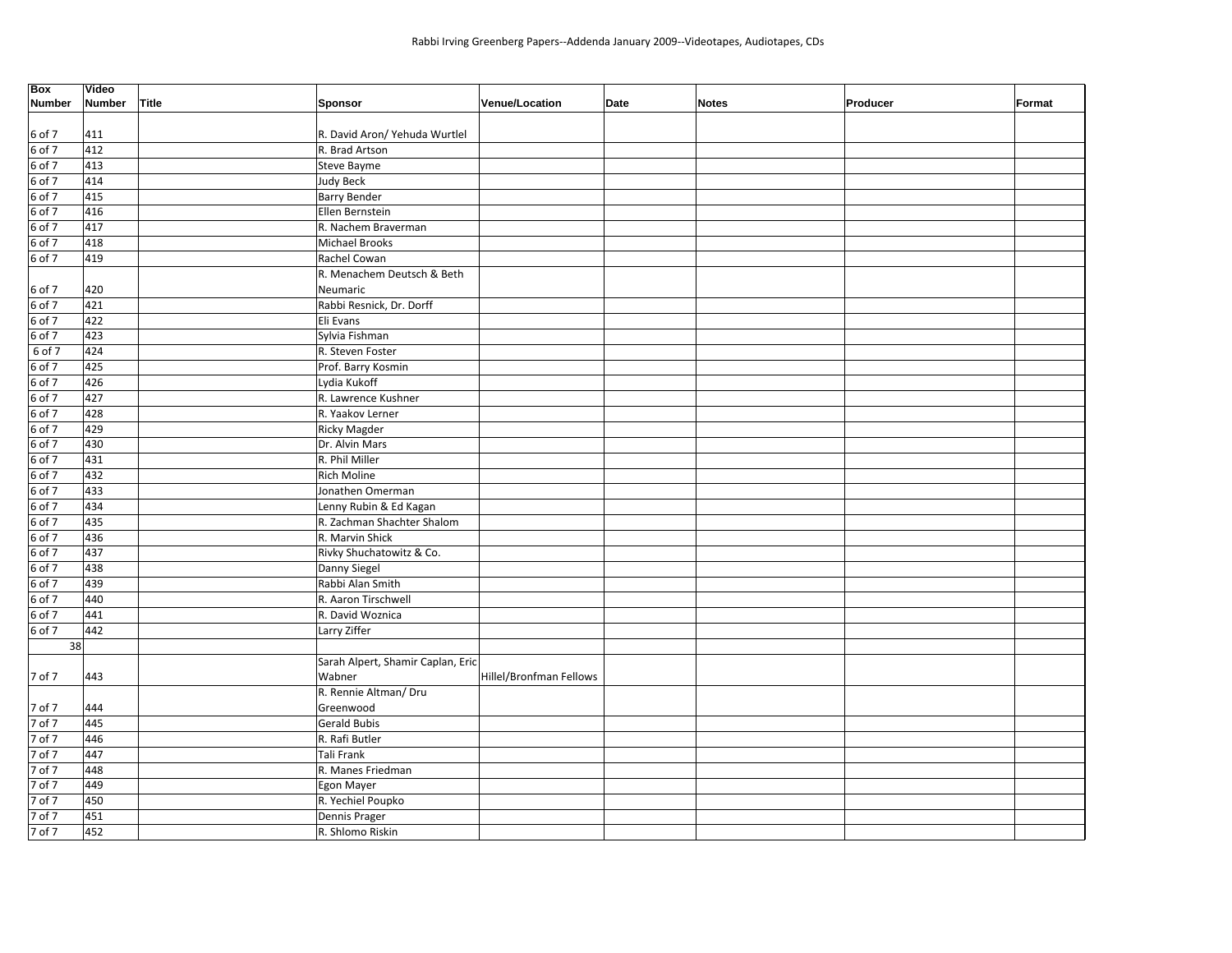| <b>Box</b>    | Video         |                                    |                                  |                           |           |              |          |        |
|---------------|---------------|------------------------------------|----------------------------------|---------------------------|-----------|--------------|----------|--------|
| <b>Number</b> | <b>Number</b> | <b>Title</b>                       | <b>Sponsor</b>                   | <b>Venue/Location</b>     | Date      | <b>Notes</b> | Producer | Format |
| 7 of 7        | 453           |                                    | R. Allen Schwartz/ R. Brian Thau |                           |           |              |          |        |
| 7 of 7        | 454           |                                    | R. Brian Thau                    |                           |           |              |          |        |
|               |               |                                    |                                  |                           |           |              |          |        |
| 7 of 7        | 455           |                                    | Dr. Chaim Waxman                 |                           |           |              |          |        |
| 7 of 7        | 456           |                                    | James Hyman                      | Jewish Life Network, Inc. |           |              |          |        |
| 7 of 7        | 457 A         |                                    | Susan Fader                      |                           | 3/16/1994 | Group #1     |          |        |
| 7 of 7        | 457B          |                                    | Susan Fader                      |                           | 3/16/1994 | Group #11    |          |        |
| 7 of 7        | 457 C         |                                    | Susan Fader                      |                           | 3/16/1994 | Group #111   |          |        |
| 7 of 7        | 458 A         |                                    | Susan Fader                      |                           | 3/21/1994 | Tape IV      |          |        |
| 7 of 7        | 458B          |                                    | Susan Fader                      |                           | 3/21/1994 | Tape V       |          |        |
| 7 of 7        | 458 C         |                                    | Susan Fader                      |                           | 3/21/1994 | Tape VI      |          |        |
| 7 of 7        | 459 A         |                                    | Steve Bayme                      |                           |           |              |          |        |
| 7 of 7        | 459B          |                                    | Steve Bayme                      |                           |           |              |          |        |
| 7 of 7        | 460           |                                    | Sam Heilman                      |                           |           |              |          |        |
| 7 of 7        | 461           |                                    | Prof. Marty Lipser               |                           |           |              |          |        |
| 7 of 7        | 462           |                                    | Seymour Macon Lips               |                           |           |              |          |        |
| 7 of 7        | 463           |                                    |                                  |                           |           |              |          |        |
| 7 of 7        | 464           | Common/ Core Judaism               |                                  | <b>JLN Staff Learning</b> | 1/3/2004  | Session 2    |          |        |
|               |               |                                    |                                  |                           |           |              |          |        |
| <b>Box</b>    | <b>CD</b>     |                                    |                                  |                           |           |              |          |        |
| <b>Number</b> | <b>Number</b> | <b>CD Title</b>                    | <b>Speaker</b>                   | <b>Venue/Sponsor</b>      | Date      | Location     |          |        |
|               |               |                                    |                                  |                           |           |              |          |        |
|               |               | Rabbi Joseph Telushkin: Words      |                                  |                           |           |              |          |        |
|               | 38 CD1        | That Hurt, Words That Heal- How    | Rabbi Joseph Telushkin           |                           |           |              |          |        |
|               |               | Rabbi Irving Greenberg Israel-     |                                  |                           |           |              |          |        |
|               | 38 CD2 A      | Religion & State                   | Rabbi Irving Greenberg           |                           |           |              |          |        |
|               |               | Rabbi Irving Greenberg Israel-     |                                  |                           |           |              |          |        |
|               | 38 CD2 B      | Religion & State                   | Rabbi Irving Greenberg           |                           |           |              |          |        |
|               |               |                                    |                                  |                           |           |              |          |        |
|               |               | Rabbi Irving Greenberg Holocaust   |                                  |                           |           |              |          |        |
|               | 38 CD3        | 2000 Keynote Address               | Rabbi Irving Greenberg           |                           | 5/7/2000  |              |          |        |
|               |               | Rabbi Irving Greenberg Cox-        | Rabbi Irving Greenberg &         |                           |           |              |          |        |
|               | 38 CD4 A      | <b>Greenberg Dialogue</b>          | Harvey Cox                       |                           | 4/11/2000 |              |          |        |
|               |               | Rabbi Irving Greenberg Cox-        | Rabbi Irving Greenberg &         |                           |           |              |          |        |
|               | 38 CD4 B      | <b>Greenberg Dialogue</b>          | Harvey Cox                       |                           | 4/11/2000 |              |          |        |
|               |               | Rabbi Irving Greenberg Roots and   |                                  |                           |           |              |          |        |
|               | 38 CD5        | <b>Risks of Pluralism</b>          | Rabbi Irving Greenberg           |                           | 3/2/2001  |              |          |        |
|               |               | Rabbi Irving Greenberg Pluralism   |                                  |                           |           |              |          |        |
|               | 38 CD6 A      | and Truth in the Light             | Rabbi Irving Greenberg           |                           |           |              |          |        |
|               |               | Rabbi Irving Greenberg Pluralism   |                                  |                           |           |              |          |        |
|               | 38 CD6 B      | and Truth in the Light             | Rabbi Irving Greenberg           |                           |           |              |          |        |
|               |               |                                    |                                  |                           |           |              |          |        |
|               |               | Rabbi Irving Greenberg Annual      |                                  |                           |           |              |          |        |
|               |               | Interfaith Symposium the challenge |                                  |                           |           |              |          |        |
|               | 38 CD7 A      | of evil to our faith traditions    | Rabbi Irving Greenberg           |                           | 1/30/2003 |              |          |        |